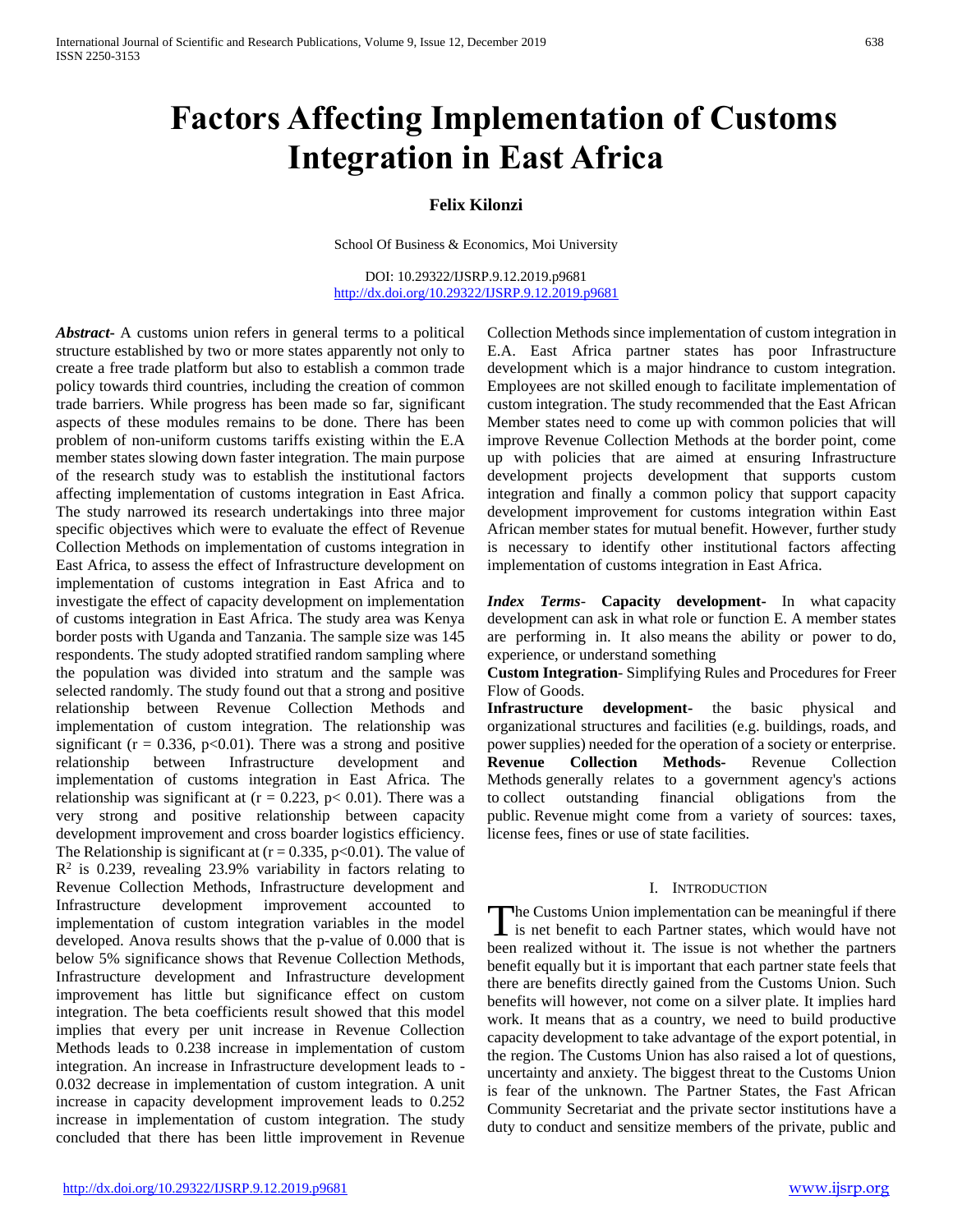Fast Africans in general about the Customs Union and what is in it to the East Africans (Cooksey, 2016).

 The strides taken by the EAC to have a Customs Union Protocol in force and a Community Law - the Customs Management Act - made it attractive to other countries such Rwanda and Burundi to access the Treaty in 2006. The latter two countries became fully fledged members of the EAC in July 2007, and started to implement the Customs Union in 2009. The Republic of Southern Sudan has applied to join the EAC and the process of evaluating her admission is ongoing. Currently the EAC is recognized globally and representatives from various countries and international organizations have submitted their credentials to the Secretary General of the East African Community. There are other countries envying to join the regional bloc, as the Summit of EAC Heads of State and Government have said in their 2011 Communiqué. The region has increased both inter- and intraregional trade, and has also witnessed an increase in intra-EAC Foreign Direct Investments (FDI) as well as in FDI from outside (Masinde, 2015)

#### II. RESEARCH AND COLLECT IDEA

#### **Comparative Advantage Theory**

 The comparative advantage theory on the other hand, was first advanced by David Ricardo, an English economist, as a challenge to the absolute advantage theory. The theory holds that under free trade, an agent will produce more of and consume less of a good for which they have a comparative advantage. Unlike the absolute advantage theory which focuses purely on the ability of a country to produce goods more efficiently than another nation, the comparative advantage theory holds that where a country cannot produce a product more efficiently than the other country, chances are that it can produce that product better and more efficiently than it does other goods.

### **Regional Integration Theory**

 Regional integration theory seeks to explain the establishment and development of regional international organizations (Bonilla, 2016). Key questions are why and under which conditions states decide to transfer political authority to regional organizations, how regional organizations expand their tasks, competencies, and members, and what impact they have on states and societies in their regions. Whereas regional integration theory started with a broad comparative regional and organizational scope in the 1950s and 1960s, it has since focused on European integration, the European Union and lately, the EAC. Regional integration has been organized either via supranational institutional structures or through intergovernmental decisionmaking, or a combination of both.

## **Revenue Collection Methods and Implementation of Custom Integration**

 Widdowson, Blegen, Kashubsky & Grainger (2014) postulates that member countries are reluctant to implement an agreement to avoid double taxation due to the fear of making them unattractive to foreign direct investment. Moreover, tax exemptions are effective in attracting foreign direct investment, as they prefer tax exemptions, capital gains exemptions, and special exemptions from value added taxes and reduced stamp duty rates. To this end, the harmonization of tax policies to eliminate tax distortions in order to achieve a more efficient allocation of resources in the context of tax harmonization would be unrealistic as this would require the same tax rates across the EAC partner states.

## **Infrastructure development and Implementation of Custom Integration**

 Grethe (2018) examined the factors that influence economic integration in the East African Community (EAC). The discovery revealed that economic integration into EAC is influenced by factors within the EAC structure. EAC executives were found to have the appropriate skills and competences to promote economic integration (51.5%). On the other hand, he realized that most of the articles of the established CAO Treaty are not really respected. There is no free circulation of people, goods and services in EAC (74%). It was found that the weak points within the EAC structure that influence economic integration are the non-harmonized presidential electoral systems, the state leaders are not firm enough to follow the agreements of the implementation protocol, the non-harmonized policies, the lack of trust among the people of EAC, the different economic configurations and the fear of losing sovereignty in their respective states.

## **Capacity development and Implementation of Custom Integration**

 Gwengi (2018) studied the analysis of the political economy of the East African Community (EAC), focusing on what drives and limits this regional organization to promote economic integration. In particular, it analyses the transport Infrastructure development and the monitoring of commercial policy, in particular the system for monitoring the implementation of regional integration. Structural factors, such as geography and shared historical experiences, continue to have a constant influence on the EAC policy options and on the effectiveness of the implementation of EAC policies. The solid informal institutions that have influenced the implementation of the EAC policy include sponsorships and a permits culture in the EAC, which encourages incentives for EAC officials and Member State representatives that are detrimental to the organization's effectiveness.

#### III. STUDIES AND FINDINGS

 On whether there has been improvement in Revenue Collection Methods since implementation of customs integration was shown by (M=2.9640 SD=1.27637) who were neutral, the conclusion is that there has been little improvement in Revenue Collection Methods since implementation of custom integration since the member states. Majority of the respondents were neutral that there has been a little improvement in tax collection since implementation of customs integration as evidenced by (M=3.3885 SD=0.82102), this shows that custom integration has led to little improvement in tax collection. On whether there were proper measures on revenue administration since implementation of customs integration as shown by (M=2.8129 SD=1.18302), majority of respondents were neutral, the conclusion is that there were no proper measures in place to enhance revenue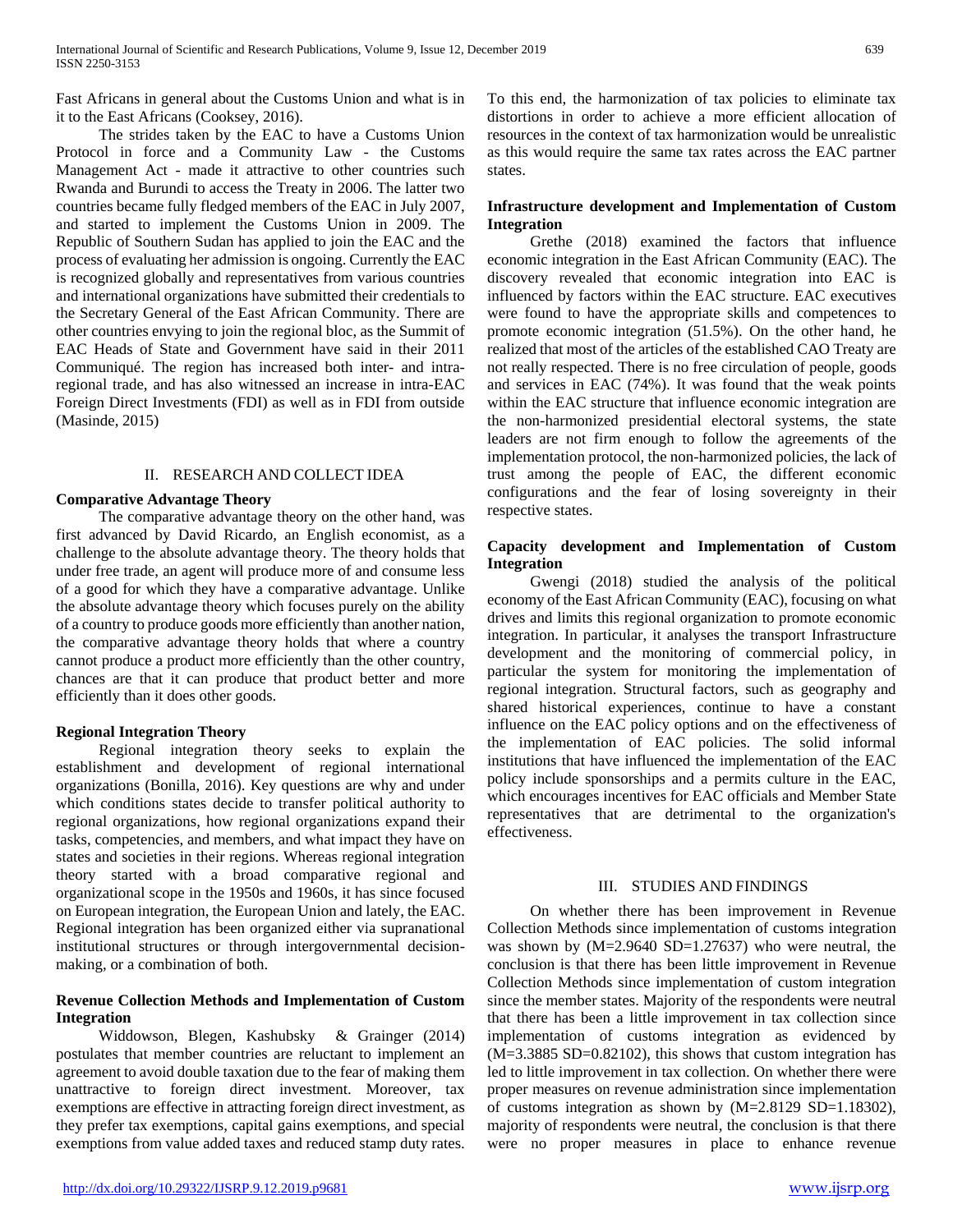administration among E.A member states. Majority of respondents agreed that there has been reduced cases of corruption since implementation of customs integration as shown by (M=2.9640 SD=1.27637), the conclusion is that there have been some levels of transparency in revenue collected which has helped implement of customs integration.

 On whether Infrastructure development affects custom integration, respondents agreed that Infrastructure development affects custom integration as shown by (M=4.3885 SD=0.82102), the conclusion shows that Infrastructure development affects custom integration. Majority Respondents disagreed that East Africa member states has good road network as shown by (M=2.1295 SD=1.16868), the conclusion shows that there has not been Infrastructure development; poor Infrastructure development is a major hindrance to custom integration. Respondents were neutral that there has been coordination between member states since implementation of customs integration as indicated by (M=3.2302 SD=1.43616), the conclusion is that there has been little coordination between member states on implementation of custom integration. Respondents were neutral that east Africa member states has good railway network as evidenced by  $(M=3.2014 \text{ SD}=1.38407)$ , the conclusion is that E.A member states have not been improving the railway network.

 Majority of employees have skills to facilitate implementation of customs integration were neutral as indicated by (M=3.2302 SD=1.38407), this shows that employees were not skilled enough to facilitate implementation of custom integration. On whether there are resources to support implementation of customs integration as indicated by (M=3.2302 SD=1.33143), majority of respondents were neutral, this shows that there were no adequate resources to fully support implementation of custom integration, majority of respondents were neutral. Respondents who were neutral indicated that employees are competent to support implementation of customs integration as indicated by (M=3.0863 SD=1.17017), this shows that employees are little competent. Respondents indicated to a moderate extent that there is technology to facilitate customs integration as indicated by (M=3.2230 SD=1.35691), this shows that the available technology was not adequate used to facilitate implementation of custom integration.

 On whether implementation of customs integration has reduced the cost of logistics integration as indicated by (M=4.1727 SD=1.15425), majority of respondents agreed, this shows that there is reduced cost of logistics in customs integration. Respondents who were majority strongly agreed that implementation of customs integration has reduced delivery time as indicated by (M=4.5180 SD=0.68457), this shows that there has been reduction in delivery time since the implementation of custom integration. Respondents agreed that implementation of custom integration has led to growth and development of member states as evidenced by (M=4.3885 SD=0.82102), this shows that customs integration has led to development of member states. Respondents indicated to a great extent that implementation of customs integration has increased the competitiveness of a country's exports as evidenced by (M=4.3381 SD=0.86438), this shows that there has been increased competitiveness of exports since the implementation of custom integration. Majority of respondents agreed that tariffs act as a barrier to logistics efficiency as evidenced by  $(M=4.0567$  SD=0.74959), this shows that there has been barriers in logistics efficiency.

 The p-value of the t-test for this variable is 0.008. Since the p-value 0.008 is below 0.05, the null hypothesis is rejected. Hence, the study finds that Revenue Collection Methods has significant effect on implementation of custom integration. The study findings agree with Gerring S.K (2014), who argued that if the *p*value is less than the chosen significance threshold (equivalently, if the observed test statistic is in the critical region), then we say the null hypothesis is rejected at the chosen level of significance. The p-value of the t-statistic for the variable Infrastructure development is 0.760. Since the p-value 0.760 is above than 0.05, the null hypothesis is accepted and the alternative hypothesis rejected. This means that Infrastructure development has no significant effect on implementation of customs integration in East Africa. The study findings agrees with Rezaee (2016) who argued that If the p-value is not less than the chosen significance threshold (equivalently, if the observed test statistic is outside the critical region), then the evidence is insufficient to support a conclusion.

 A simple regression analysis has shown a statistical significance relationship between capacity development improvement and implementation of custom integration, 0.022. Since the p-value 0.022 is below 0.05. Thus, we reject the null hypothesis, thus capacity development has significant effect on implementation of custom integration. The study findings agree with Gerring S.K (2014), who argued that if the *p*-value is less than the chosen significance threshold (equivalently, if the observed test statistic is in the critical region), then we say the null hypothesis is rejected at the chosen level of significance.

### IV. CONCLUSION

 There has been some little improvement in Revenue Collection Methods since implementation of custom integration since the member states. The custom integration has led to little improvement in tax collection among member states. There were no harmonized policies in place to enhance revenue administration among E.A member states. There have been some levels of transparency in Revenue Collection Methods since the implementation of customs integration but more need to be done to eliminate corruption so as to ensure there is maximum Revenue Collection Methods.

 Infrastructure development affects custom integration. There has not been Infrastructure development; poor Infrastructure development is a major hindrance to custom integration. There has been little coordination between member states on implementation of custom integration. They lack good policies to develop Infrastructure development that will make custom integration a reality. East African member states have not been improving the railway network thus hindering movement of goods among member states.

 Employees were not skilled enough to facilitate implementation of custom integration. There are no regular training programs among staff at the customs department. Proper policies are necessary to develop skills of custom officials. There were no adequate resources to fully support implementation of custom integration. Employees are little competent. The available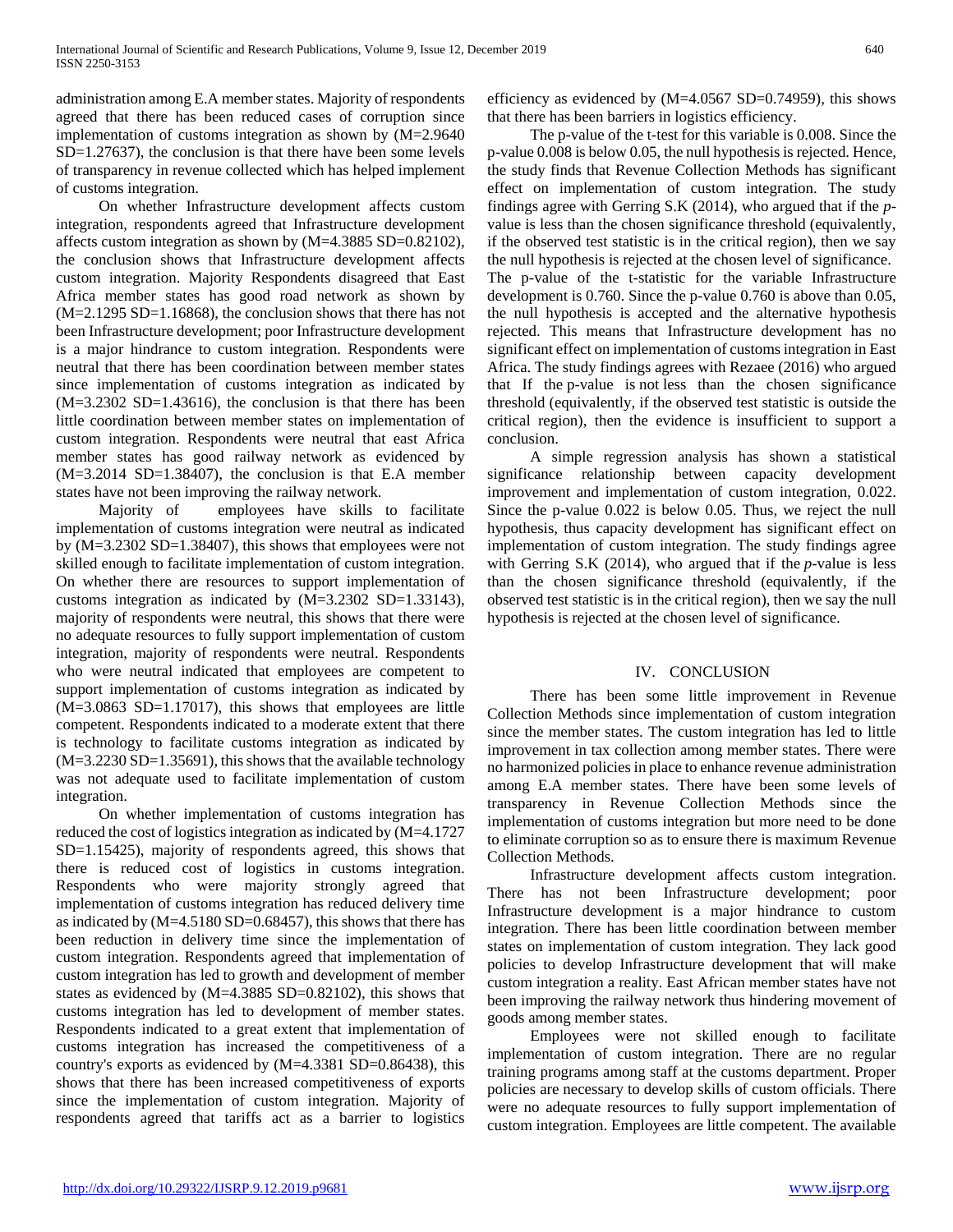## V. APPENDICES

#### **Appendix I: Introduction Letter**

Date: ……………………… To Chief Executive Office

…………………………………………………………………..

#### **NAIROBI**.

Dear Sir/ Madam,

#### **RE: CONSENT FOR PROVISION OF ACADEMIC DATA**

I am an MBA student at Moi University. I wish to conduct a study entitled **"**effect of customs administration on cross border logistics efficiency among East African member states**"**

To facilitate the completion of this study, I wish to humbly request for your assistance with certain data from your organization. I have attached a copy of the questionnaire. Kindly answer all the questions as completely as possible. The study results are intended for academic purposes only and will be treated with utmost confidentiality. No specific reference will be made on your organization and only the summary results will be made public.

I look forward to your utmost support and remain grateful.

Yours Sincerely

Felix Kilonzi

## **Appendix II: Questionnaire**

This section has questionnaire on the institutional factors affecting implementation of customs integration in East Africa. Please tick the most appropriate response to questions that give possible answers and write down the answers in the spaces provided in the open and close ended questions. The purpose of the research is purely academic and information revealed will be held with utmost confidentiality to anyone.

## **SECTION A: GENERAL INFORMATION**

**1.** Please indicate the gender**:** 

Male

Female

 $\Box$ 

 $\Box$ 

- **2.** Please indicate age bracket
	- $\Box$  Below 20 years
	- $\Box$  21-30 years
	- $\Box$  31-40 years
	- $\Box$  Above 41 years
- **3.** Highest Education Level
	- $\Box$  Primary school level
	- $\square$  Secondary school level
	- $\square$  Diploma level
	- $\square$  University level

### **SECTION B: IMPLEMENTATION OF CUSTOMS INTEGRATION**

Please state the extent to which you agree or disagree with the following statements regarding implementation of customs integration (*1 strongly Disagree, 2 Disagree, 3 Neutral, 4 Agree and 5 strongly Agree)*

| Implementation of customs integration has reduced the cost of logistics                           |  |  |  |
|---------------------------------------------------------------------------------------------------|--|--|--|
| Implementation of customs integration has reduced delivery time                                   |  |  |  |
| Implementation of custom integration has led to growth and development of member                  |  |  |  |
| states                                                                                            |  |  |  |
| Implementation of customs integration has increased the competitiveness of a<br>country's exports |  |  |  |
| Tariffs act as a barrier to logistics efficiency                                                  |  |  |  |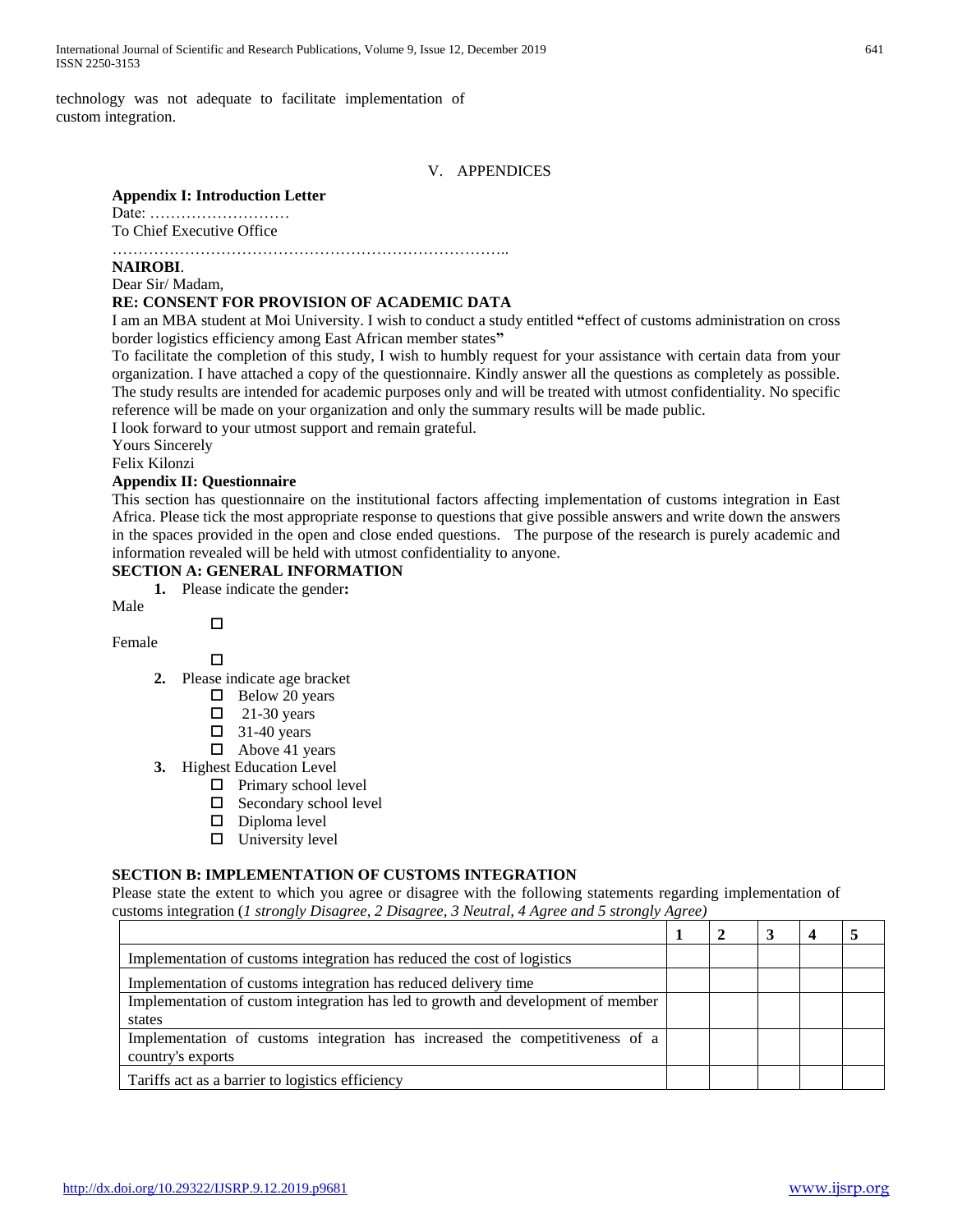## **SECTION C: REVENUE COLLECTION METHODS**

Please state the extent to which you agree or disagree with the following statements regarding Revenue Collection Methods **(***1 strongly Disagree, 2 Disagree, 3 Neutral, 4 Agree and 5 strongly Agree***)**

| There has been improvement in Revenue Collection Methods since implementation of       |  |  |  |
|----------------------------------------------------------------------------------------|--|--|--|
| customs integration                                                                    |  |  |  |
| There proper measures on revenue administration since implementation of customs        |  |  |  |
| integration                                                                            |  |  |  |
| There has been an improvement in tax collection since implementation of customs        |  |  |  |
| integration                                                                            |  |  |  |
| There has been reduced cases of corruption since implementation of customs integration |  |  |  |

## **SECTION D: INFRASTRACTURE DEVELOPMENT**

Please state the extent to which you agree or disagree with the following statements regarding Infrastructure development **(***1 Strongly Disagree, 2 Disagree, 3 Neutral, 4 Agree and 5 strongly Agree***)**

| Infrastructure development affects customs integration                 |  |  |  |
|------------------------------------------------------------------------|--|--|--|
| East Africa member states has good road network                        |  |  |  |
| There has been coordination between member states since implementation |  |  |  |
| of customs integration                                                 |  |  |  |
| East Africa member states has good railway network                     |  |  |  |
|                                                                        |  |  |  |

## **SECTION E: CAPACITY DEVELOPMENT**

Please state the extent to which you agree or disagree with the following statements regarding capacity development **(***1 Strongly Disagree, 2 Disagree, 3 Neutral, 4 Agree and 5 strongly Agree***)**

| Employees have skills to facilitate implementation of customs integration |  |  |  |
|---------------------------------------------------------------------------|--|--|--|
| There resources to support implementation of customs integration          |  |  |  |
| Employees are competent to support implementation of customs integration  |  |  |  |
| There is technology to facilitate customs integration                     |  |  |  |
|                                                                           |  |  |  |

## **THANK YOU FOR FILLING THE QUESTIONNAIRE**

### ACKNOWLEDGEMENTS

 I would like first to thank the Almighty God who is the source of life and through whom all things are possible. I wish to acknowledge my supervisor Dr Robert Odunga Were and Dr Jane Sang who guided me throughout my research process, without their input, it would not have been possible my gratitude also goes to everybody who offered any assistance and encouragement in one way or another at Moi University in general and Kenya School of Revenue Administration (KESRA), Nairobi. Finally, I would like to extend my heartfelt gratitude to my family members, classmates and friends for their invaluable support throughout my study. They have given me moral support and encouraged me in times when I was faced with challenges during my studies. God bless you.

#### **REFERENCES**

[1] African Development Bank. (2011). East African Regional Integration Strategy Paper *2011-* 2015 (pp. 5-20).

- [2] Bonilla (2016). A Step Further in the Theory of Regional Integration: A Look At the Unasur's Integration Strategy. *SSRN Electronic Journal*. 22 1-4.
- [3] Chimilila, C., Sabuni, C., Benjamin, A. (2014). Trade Facilitation in EAC Customs Union: Its Achievement and Implementation in Tanzania. *Journal of Economics and Sustainable Development*, *5* 1-15.
- [4] Cooksey, B. (2016). *Tanzania and the East African Community: A comparative political Economy*. Presentation, European Centre for Development Policy Management.
- [5] De Melo, J., Regolo J. (2014) "The African Economic Partnership Agreements with The EU: Reflections inspired by the case of the East African Community" *Journal of African Trade*, 1 1-5
- [6] Gerring S.K (2014) Research *methods:* 1st edition, ACTS publishers. Kenya. Nairobi.
- [7] González.V (2016). "Towards energy efficiency smart buildings models based on intelligent data analytics". *Procedia Computer Science*. 83 994–999
- [8] Grethe, H. (2018). Effects of Including Agricultural Products in the Customs Union Between Turkey and the EU. *World Customs Journal*, 2 41 – 54.
- [9] Grottel, M. (2017). Improving the functioning of the EU customs union in the context of the Union Customs Code regulations. *International Business and Global Economy*, *36*(1).
- [10] Gunes N, Atilgan, M.(2016).Comparison of the effectiveness of the audit committees in United Kingdom and in Turkish banks. *International Journal of Financial Research*, 27 2- 218.